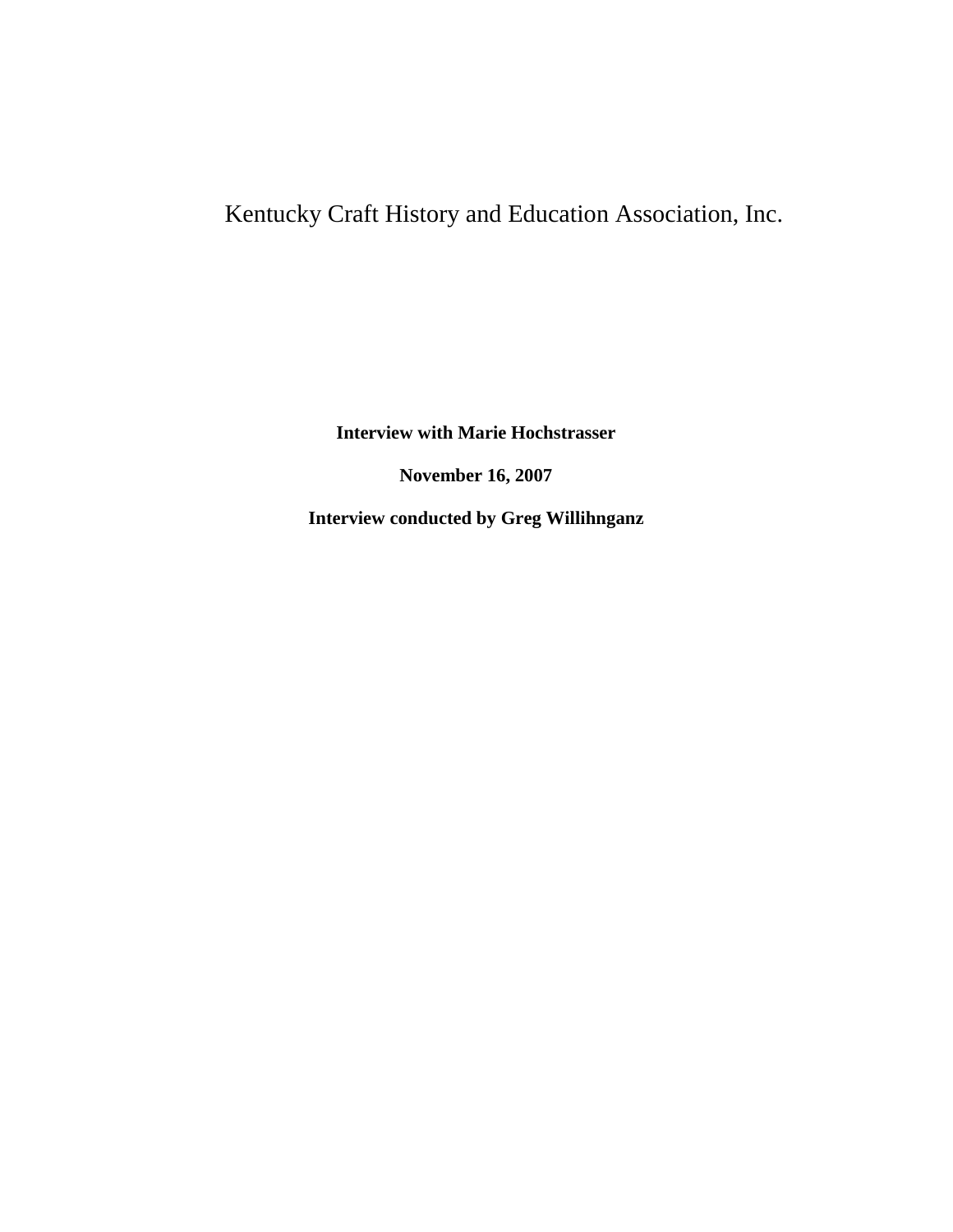WILLIHNGANZ: Recording. Probably not his jingle but, okay. I try to do these as reasonably informally as possible, and sort of an exchange of ideas, so I may make comments at various points.

HOCHSTRASSER: Very good.

WILLIHNGANZ: So, you don't have to do all the talking. Although I hope you'll do most of it. *[Laughing]* I guess the first thing I would like to get a feel for is your experience as a crafts person or artist. The, you know, the work you do and have done, and all that sort of thing.

HOCHSTRASSER: Well I don't, I didn't want to start that away. I've been a fiber artist and art educator over a number of years, and when I look at the emphasis of the kind of things I do, I also think I must be, lost is the word. A community arts advocate and developer, because I've been involved in a lot of different arts groups since I came here in 1960. So.

WILLIHNGANZ: Wow. Okay. How did you get involved in fabric. I'm not sure what you called it.

HOCHSTRASSER: Well, interestingly enough, my story goes that I made, that I wove a bath mat in  $6<sup>th</sup>$  grade, and it was a cotton chenille in white and lavender, and my mother saved it. And I still have that, so when I go into the schools and things, I often pull this out. And I often pull out a book called Pelly's New Suit. That was a charming book from the 1930's, about a little Scandinavian boy who wants to have a new suit, and what he has to do to bring it to pass. And, people should look that up, because it's been reprinted in charming Scandinavian colors still, and it tells about how he, how he trades chores with his grandmother…both his grandmothers…his mother and the tailor, to come buy a new suit. I won't tell anymore of it. *[Laughing]*

WILLIHNGANZ: I have a story, story book, of different stories my mother bought for me the year I was born, 1946. And it's fascinating to read, because the values are so different, and it's shocking. There is some racism in it. There's a girl finding her courage by going into a deserted, unfinished house, which is not a safety thing we would encourage today. There is a lot of things; it's just kind of interesting to look at how stories have changed for children over the years.

HOCHSTRASSER: Oh, right. Well, this one has turned into a classic, and I have given it to my children and my grandchildren, and I now have a great grandchild. *[Laughing]*

WILLIHNGANZ: That's wonderful. Wow, that's terrific. Where did you get training for doing the work that you've done?

HOCHSTRASSER: Well. What happened to me was, I was going to college in New England, and I had changed my major three times. And, a girl in my class said,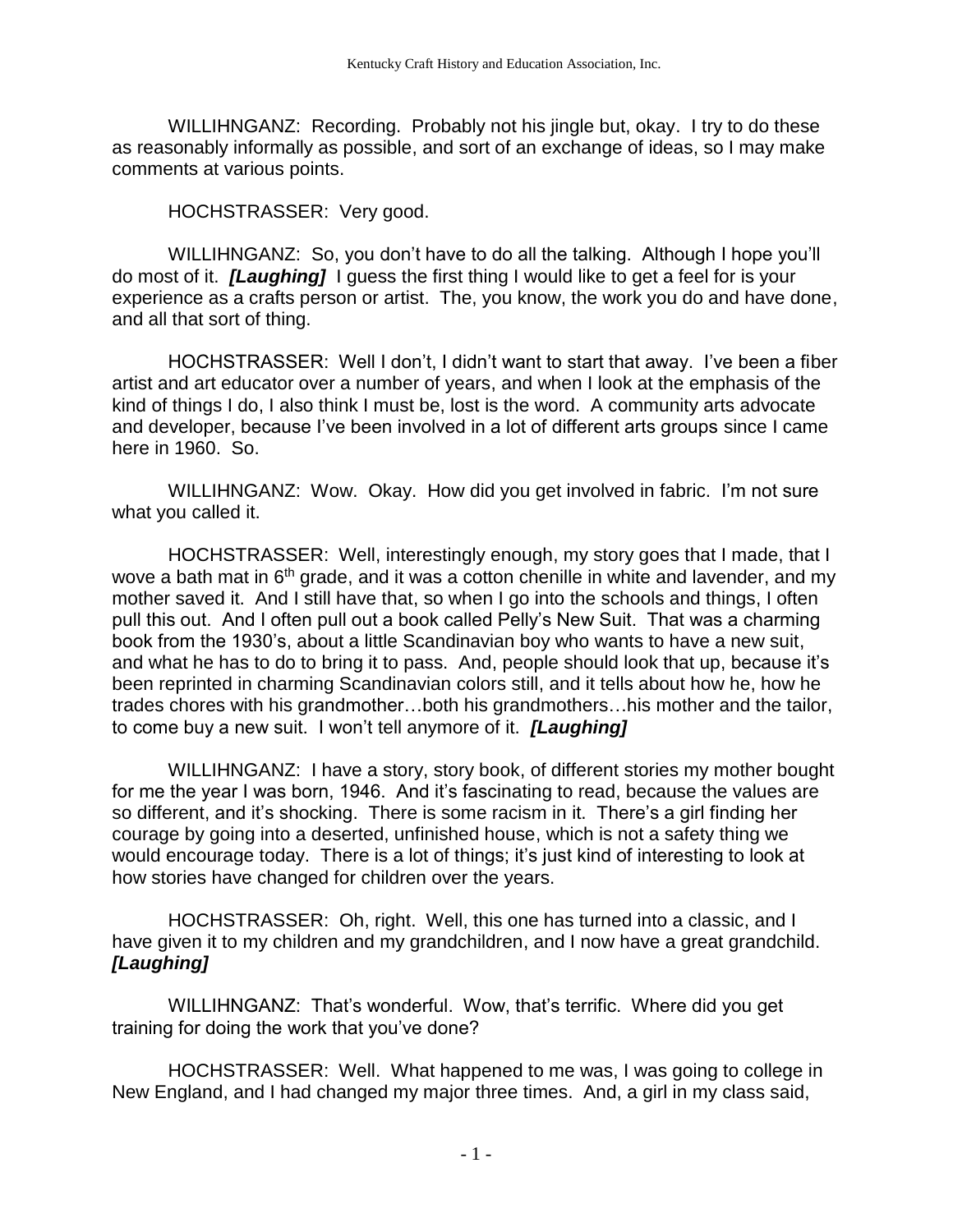"I'm moving back West, and I'm going to go to the California College of Arts and Crafts this summer. And how would you like coming out and staying with me, and we will go together". And I took weaving and pottery, and when you leave college in the middle of the year, your parents always say to you, "What do you have planned for fall? Wouldn't you like to put your transcript in some place?" So, I sent it to UCLA, and I moved onto UCLA, and took beginning design and craft classes as an upper division student at that time.

WILLIHNGANZ: Okay. What drew you to this particular area?

HOCHSTRASSER: Well, now that you mention it, it's interesting that I grew up with some old family houses near where I grew up. And, one of my ancient aunts had a spinning wheel that had been in the family from the earlier generation. And, we were asked to go around the house and ask what we would like. And I choose this flax wheel with a lovely kind of bush, that's a natural feature of it, that was all in great condition, from probably the 1850's to `80's. And, interestingly enough, an aunt of mine saved it for me for many years. And told me when it was available, and I took it West.

WILLIHNGANZ: Wow.

HOCHSTRASSER: So.

WILLIHNGANZ: That's exciting.

HOCHSTRASSER: Yeah. I think, I really started weaving in 1947, and I was right at that point where many men were coming home from the service and looking for lots of kinds of alternative careers. And, I think I just flowed along with that group, because there were many returning veterans. We were all a part of that earliest craft movement in the United States that developed after the Second World War.

WILLIHNGANZ: Okay. How much of your time and energy have you been able to devote to your work? Are you a full time weaver or part time weaver?

HOCHSTRASSER: Well that's a good, that's a marvelous question. I'm not a full time weaver, but I must be a full time fiber devotee, because my day is most interesting to me, when its involved in something that relates to fiber, or planning something in terms of fiber for children or adults, or teaching in other settings.

WILLIHNGANZ: Have you received recognition, or patronage, or awards over the years?

HOCHSTRASSER: One of the things that influenced me a great deal was the fact that when I was young, a young mother living in Eugene, Oregon, I sent a piece into the young American's Expedition in New York City. It was at America House, it was juried for artists under 30 years old. And, I won the second prize in fiber for a piece that was citron, avocado, natural linen in a crack weaves. Back in that era you did three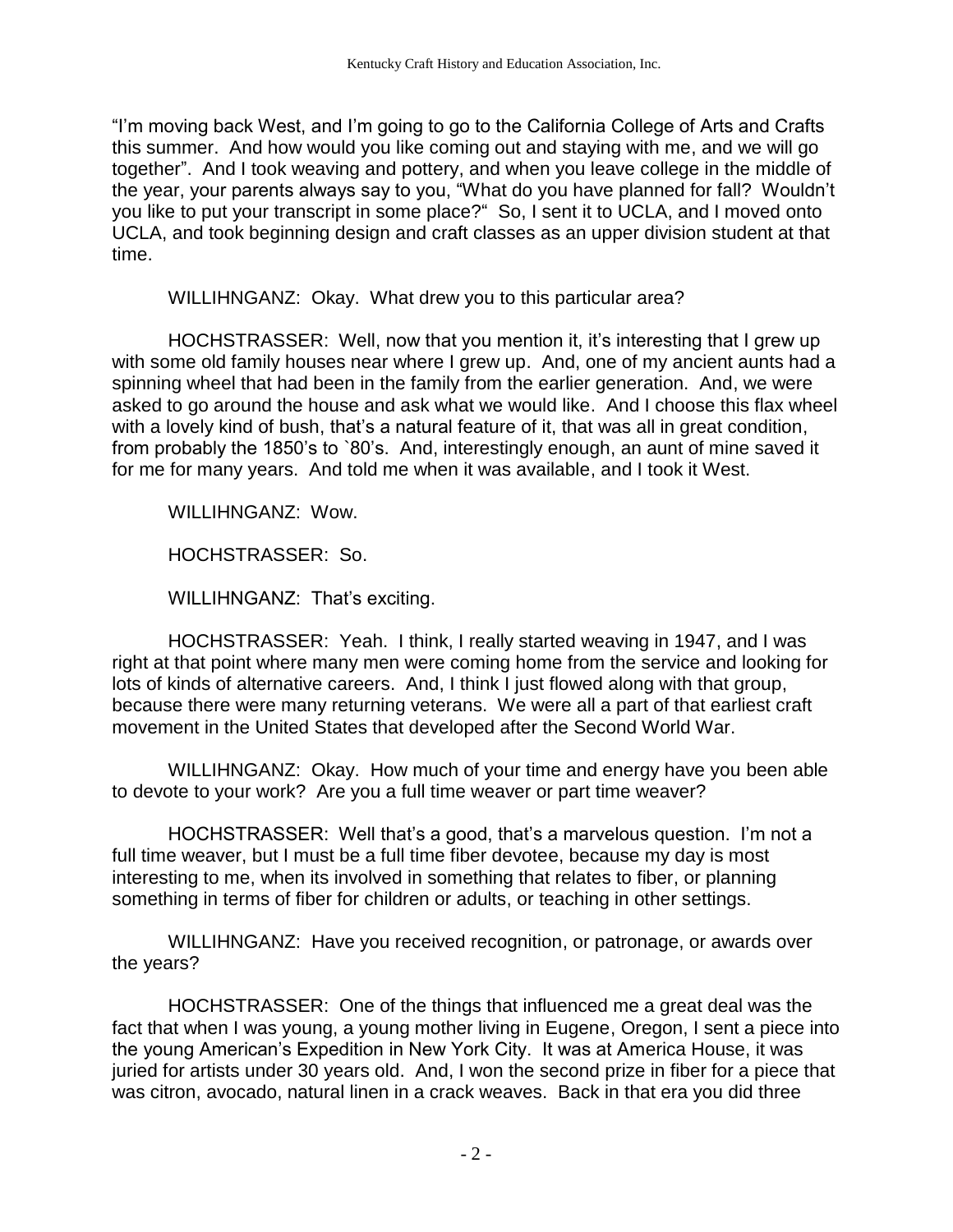yard links. And I…it was kind of a turning point in my life, because I was, as I said, I was under 30. And I said, oh well, maybe I don't really want to be competing all the time. Maybe I just want to do it, and it has influenced my whole life, I think, because I felt like I had received recognition for the design and the esthetic of it in a way that was very satisfying to me.

WILLIHNGANZ: So when you weave, do you think of this as a hobby? Do you think of this as a passion, that you are trying to create art works, or how do you conceive of the work?

HOCHSTRASSER: Well I've always thought of it as individual art work, but I do, I do, I love the designing. I love the process. And, I don't do it all the time, which is very contrary to most artists, I realize, but I get a deal of satisfaction with working with people, I think.

WILLIHNGANZ: Okay. Do you consider yourself a success?

HOCHSTRASSER: Oh, what an interesting point. Well, as a matter of fact, yes I do. I've had tremendous satisfaction by a couple of awards I've received in the last two years. I was honored by the Kentucky Craft Marketing with the Emeritus Status, a couple of years ago, and I also have received the Tenth Annual Rude Osolnik Award. Rude was a woodworker who started the woodworking program at Berea College many years ago. And, when he passed away about ten years ago, they honored him with a special award. And, I feel like I received it for my forty-something years of, lets see, preservation and development of awareness of Kentucky Ccraft, and just helping a lot of other people develop their talents, and enjoy the medium, and just enjoy being a part of that network.

WILLIHNGANZ: What's been the hardest thing for you to overcome as you've mastered your craft?

HOCHSTRASSER: Well. I think most people would laugh, but I might say shyness. And I think that most people would not believe that, but it's true.

WILLIHNGANZ: Is there a great deal of dealing with people involved in weaving?

HOCHSTRASSER: Well, there's a great deal in dealing with people, because when I first came I taught art at Transylvania College for four years. I taught Art Ed at the University of Kentucky for ten years in the `70's. And, I've put myself out in the public because of my interest, and I serve on the board of the Museum of Art and Craft in Louisville, and am quite active with that mission.

WILLIHNGANZ: Okay. What, of all the things that you've created, what's the thing that you've been proudest of?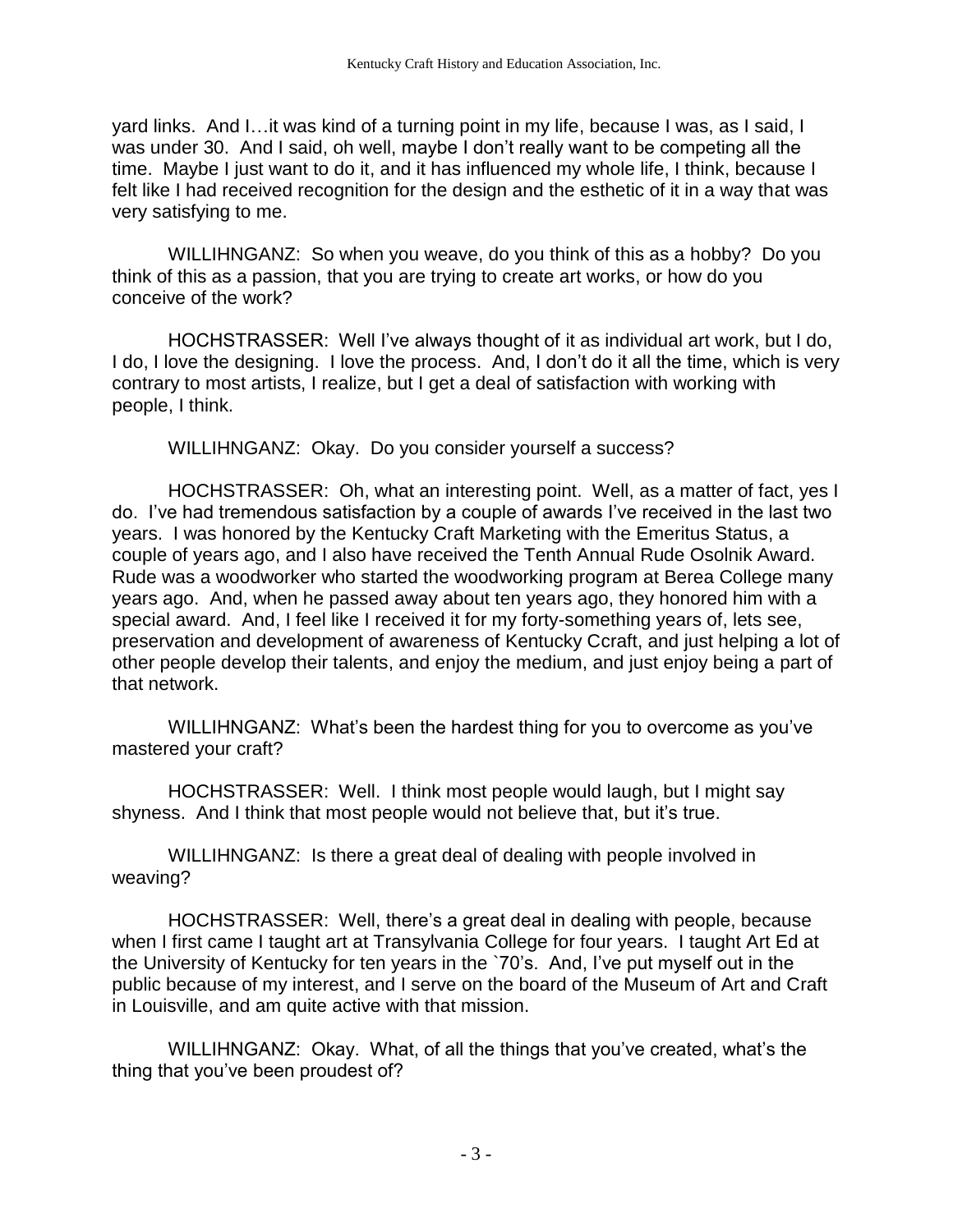HOCHSTRASSER: Proudest of? Of all the things that I've created, well, I would diverge and say three daughters. I know that sounds funny, but they're wonderfully happy and successful in their fields today. In terms of art work, I particularly enjoyed doing an appliqué collage fiber piece, when we went off on a sabbatical to California many years ago, and I made the piece out of all sorts of remnants from the things I had sewn for our family at that time. And, it was called Golden Horizon's, because it was always pretty exciting for us to go back to California for a visit.

WILLIHNGANZ: Let's talk a little about the Kentucky Guild of Arts and…Is it of Artist and Crafts?

HOCHSTRASSER: It is Kentucky Guild of Artists and Craftsmen, and I had the interesting opportunity of being a brand new faculty member of Transylvania College in the fall of 1960, and I received a letter from Governor Bert Combs, inviting me to join a newly forming Kentucky Guild of Artists and Craftsmen. And he had sent the letter to all the art faculty from around the state. And the Kentucky Economic Development Division had been trying to help Kentucky artists, and they felt that this might be a stronger way to move ahead with them. And they incorporated, I think, in early 1961…and shall I tell my little story?

## WILLIHNGANZ: Sure.

HOCHSTRASSER: And it, it was interesting for us because I had arrived here with a new husband that I had…we had met in Oregon. And he was a Kentuckian, an anthropologist and we…he was doing his field work for his PHD in Springfield, Kentucky, and we were living on an NSF grant, which our total income, back in that year was \$300 a month. And, to give it some perspective, the rent was \$100 and the utilities and the food sort of took care of it all. So, when I finally found the \$10 to join, they had incorporated. And, when I received my certificate of membership, a pen had crossed out charter member. But, I do feel like I started at the ground floor with the Kentucky Guild. And I've been a very strong advocate of it every since. I believe that if Kentucky artists thought it was important to them to belong to a professional group that was our own, it would enhance their standing in the public. And, I know the public looks to us with our track record of fairs and things, as people who have a greater excellence in developing craft. In whatever medium you are working with.

WILLIHNGANZ: Now, at what levels have you been involved with the Guild?

HOCHSTRASSER: I have served on the board on various occasions; I served as president for three separate years, `74, `75, and `76, at a time when we were really flourishing. Several things were going on at that time. We had received a national endowment for the arts grant, to do a tri-fold on presenting architects and designers with the opportunity of using the Kentucky craftsmen's talents on special commissions that, that they might have. And, it was a very successful entrée onto us reaching out and working with business. We had a national endowment grant to bring international artists to Kentucky when we hosted the American Crafts Council Southeast Region in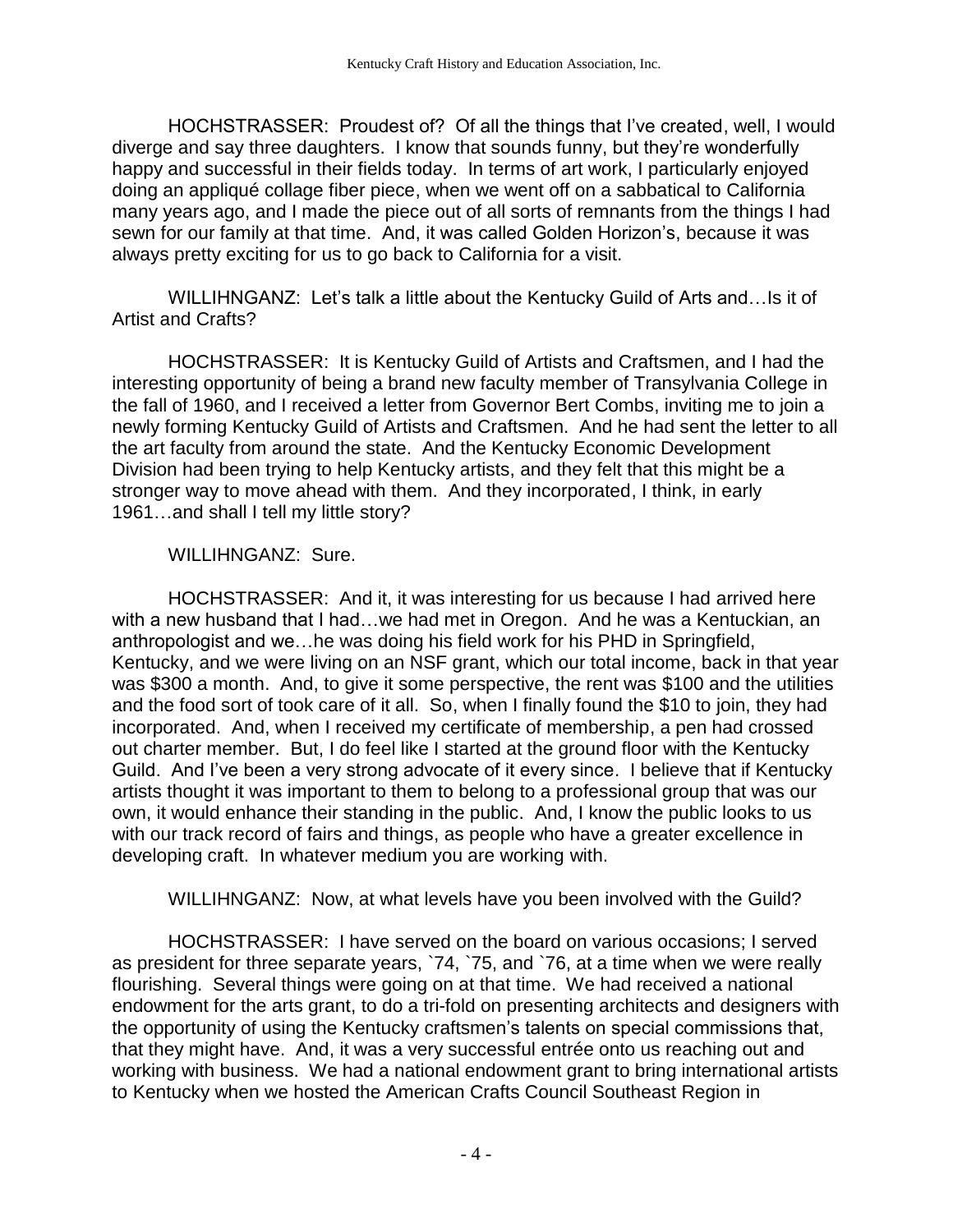Kentucky, in 1978. And the famous potter, Bernard Leech's son, came as the potter. A Polish tapestry weaver, Yolanda Okechuku came, and a back strap weaver, Miguel Mondragon from Ecuador as well, and it was a very exciting time. So, we have played a very big role in the American Crafts Council Southeast Region, which happened to of started the same year as our Guild. In the fall of 1960, when I had been here about three months, I read a little clip in the paper that said that they were organizing the American Crafts Council Southeast Region, because the New York office was no longer going to be able to support any regional groups. Then I rallied my husband, and told him to invite his parents to Gatlinburg, because we were going down to an organizational meeting. And it was, at that time, that several Kentucky people, Rude Osolnik, Helen McIntosh, Opal Bronson, Sally from the Signature Shop in Atlanta, several people from Athens, Georgia, all got together, and decided, yes, we weren't going to fold. We were going to have a group of the Southeast Region. And, we have worked very symbiotically with that group, to help Kentuckians develop greater regional acknowledgement. And, we have an exhibition that is called Spot Light 2007, which people in the eleven Southeastern States can contribute to, and it has been a very strong development for our Guild, as well as the region. And, we have hosted it in Lexington in 1984, in Louisville in 1986, and again in Louisville in 2006. So, and I might add, that I have been secretary of that group for 25 years, and stepped down last spring.

WILLIHNGANZ: Wow.

HOCHSTRASSER: That's a volunteer job. Yep.

WILLIHNGANZ: That's a long volunteer job. *[Laughing]* Good job. I take it then, that you have made a lot of friends and acquaintances over the years through these.

HOCHSTRASSER: I have a wonderful circle of friends in, in the arts and fiber, all around the country, true.

WILLIHNGANZ: Is fiber a fairly close knit group of people?

HOCHSTRASSER: That's an interesting question. There's so many facets of it. So many areas that people have moved into. Back in the early days if we were…Jerry did it. I noticed we're listed as stitchery or weaving. Now people call themselves fiber artists. That might mean they are a quilt maker, a dyer, a felter…there are all sorts of avenues. Basket maker.

WILLIHNGANZ: What is a felter?

HOCHSTRASSER: Well, using raw fleece from sheep, and felting it and dying it, and developing wall pieces or three dimensional art works. Good question.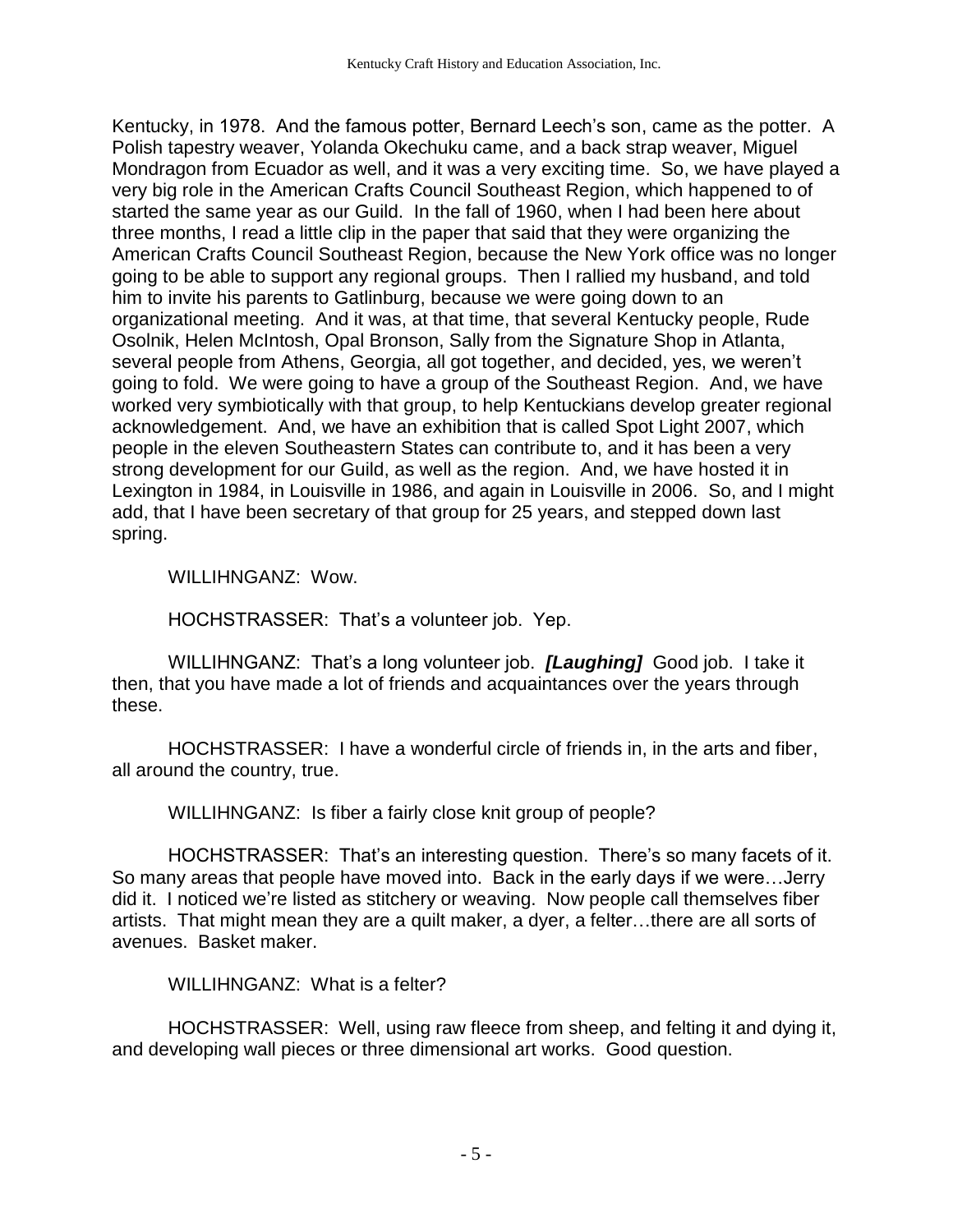WILLIHNGANZ: Interesting. Very interesting stuff. Are you still pretty active with the Guild?

HOCHSTRASSER: I have, in some ways, moved on to being very active in the Museum of Arts and Crafts in Louisville, and I have wound down some of my activities. I have served as the Kentucky representative to the National Hand Weavers group, on two occasions for several years each. And, I'm trying to concentrate on learning how to be more technically able to share my work with people. Visually by digital devices.

WILLIHNGANZ: Do you live in Louisville?

HOCHSTRASSER: No, I live in Lexington.

WILLIHNGANZ: Wow.

HOCHSTRASSER: And I commute over to board meetings and education committee meetings, and I'm on the curatorial committee there, too.

WILLIHNGANZ: Wow, that's quite a responsibility.

HOCHSTRASSER: Well. It is another interesting group of people.

WILLIHNGANZ: Historically speaking, how important would you say that the Guild has been, by comparison with other organizations in the arts and crafts promotion field in Kentucky?

HOCHSTRASSER: Well. I was looking forward to it being very strong, because my background makes me familiar with the League of New Hampshire Craftsmen. It started in 1929. And, I used to spend summers camping in different parts of New Hampshire, visiting cousins and things, and their League is now celebrating their seventy-fifth anniversary. And, they do a very strong fair at Lake Sunapee each summer. And my vision was, that our Kentucky Guild could bring to Kentucky the kind of awareness that New Hampshire has been able to bring to their craftsman, and the kind of backing that has just phenomenal cooperate support. And I…those are the directions I think we need to work on.

WILLIHNGANZ: Do you see the Guild as primarily an educational venue, or is it more oriented toward marketing the works of people, and encouraging them to?

HOCHSTRASSER: I think the biggest picture which some people don't necessarily want to look at is education, because we need to give opportunities to our children to have these experiences. You meet very successful people in all walks of life, who said there was a sixth grade teacher who taught me how to use clay, and it changed my life. And, I think those opportunities are equally as important as the marketing. But, you need to do the marketing to help everybody gain that ability to stay in the field that they want to live. My decision very early was, I couldn't make a total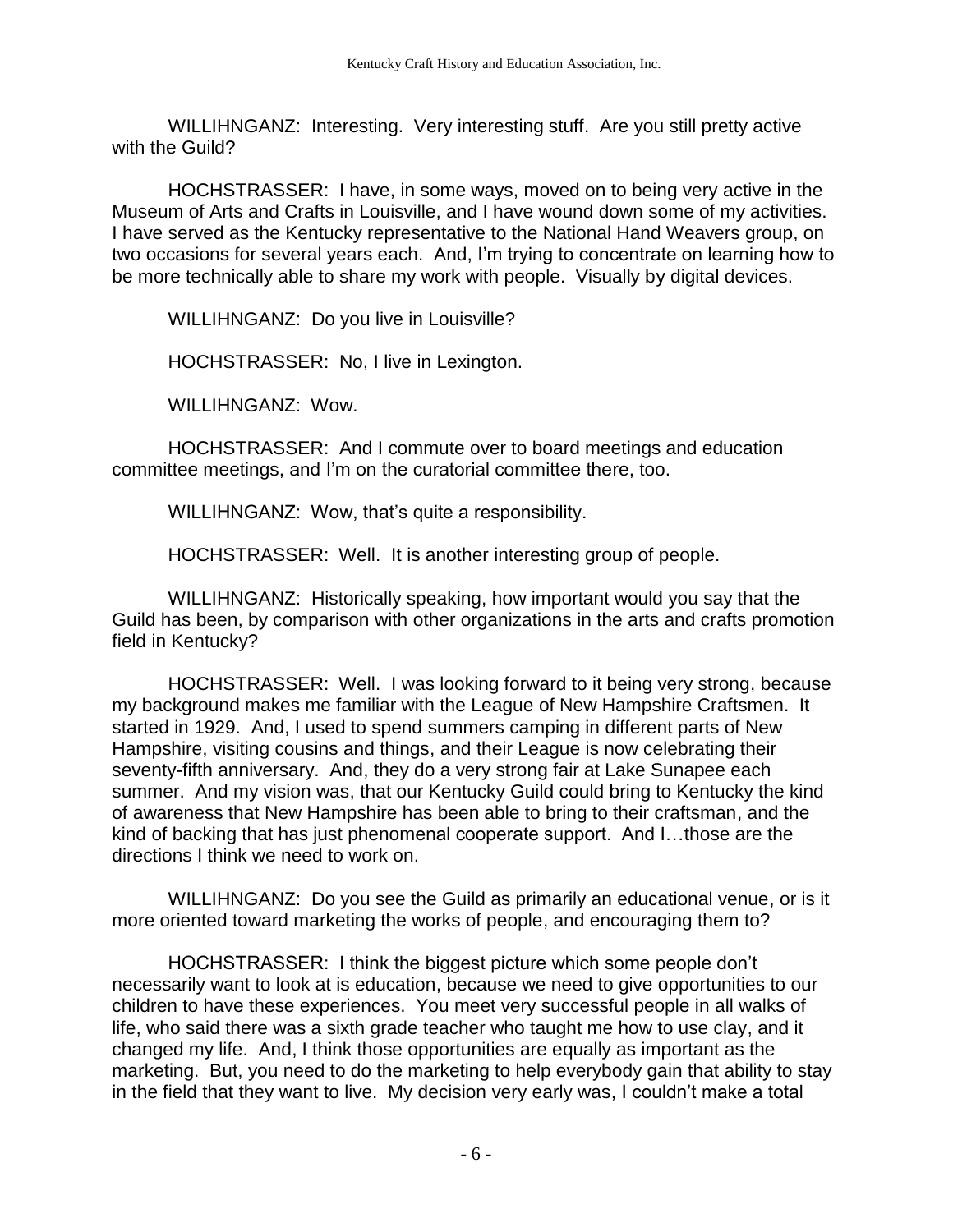living at being a hand weaver, because I wasn't going to make multiple copies of anything I did.

WILLIHNGANZ: Has there been any competition for resources and recognition among the various organizations that support artistic and crafts work?

HOCHSTRASSER: I haven't looked at it that way. I do know we have an incredible resource in the Kentucky Arts Council and Kentucky Craft Marketing. And they have always been enthusiastic and supportive in the kinds of things we've thought up, and I've never been aware of us trying to compete with some other group that you couldn't, who couldn't receive it if we did.

WILLIHNGANZ: Now the Guild actually started with some ideas and some backing from the state government.

HOCHSTRASSER: True.

WILLIHNGANZ: And from the railroads to do the, the…

HOCHSTRASSER: L & N, right.

WILLIHNGANZ: …train, and that went on for about I think six or eight years. But then, that would have been before you were president.

HOCHSTRASSER: Oh yes, it was. Really I, I did…I was a member during the era of the, of the train, and I did visit it. And, it was quite delightful, because it was a large railroad car, in which they had a gallery in one half of it. And then, they had a workshop in the other half of it, and it was a marvelous educational tool for, for people in small towns, being introduced to excellence in the different media.

WILLIHNGANZ: Now, why do you think the government kind of stepped back from that and withdrew support for it?

HOCHSTRASSER: Oh, I didn't think they did. I thought…I didn't, I didn't know the finer points of that. I thought it…I thought it had traveled as best it could over a period of about two years, I thought. That was my, was my recollection of it. But, I could be wrong. Can we take a break and let…do you have a drink of water?

WILLIHNGANZ: Sure. Do I seem thirsty, you seem thirsty?

HOCHSTRASSER: Yes.

WILLIHNGANZ: Sure. We can take a break, let me just stop here a second.

*[PAUSE in recording.]*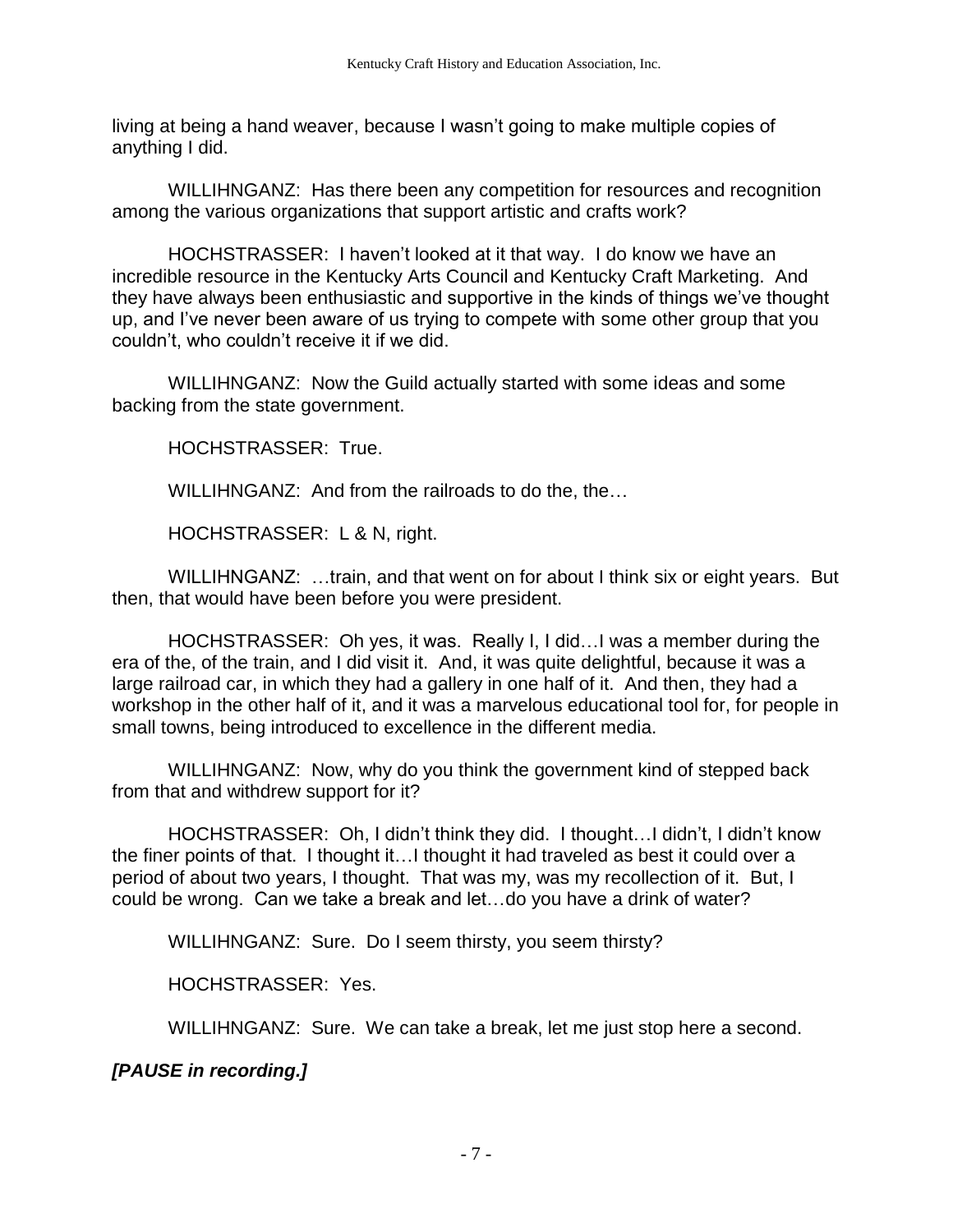HOCHSTRASSER: 1990 on our 20th wedding anniversary*. [Clatter noise in the background]* Just…and I love the original logo. New Hampshire kept theirs. *[laughing]* We went to something very 20<sup>th</sup> century.

WILLIHNGANZ: Okay. Let's talk some more here. So, thinking about the Guild and what it does for its members. What would you say are the benefits of being part of the Guild?

HOCHSTRASSER: I feel that the one of the most intrinsic benefits of being a member of the Kentucky Artists and Craftsmen, would be to be identified as one of the really contributing and talented artisans of Kentucky, that would be recognized around the country. And you could build your excellence on that basis.

WILLIHNGANZ: Okay. There's also educational aspects I would assume.

HOCHSTRASSER: Well, there is a tremendous educational aspect of it, but there is opportunities to teach others and to be trained yourself. One of the most meaningful workshops I ever had was in the late `60's, in which we were taught how to keep our accounts and do a Schedule C. And it's stood me in very good stead. And, by that was by an EKU professor who had a little grant from, I guess the Kentucky Guild…had the grant to hire him to teach all of us. And there were about thirty of us in the class.

WILLIHNGANZ: How strong do you feel like the Guild is today?

HOCHSTRASSER: I feel that…*[Cell phone ringing.]*

WILLIHNGANZ: Oh. I am so sorry; I should have turned this off.

HOCHSTRASSER: You're good; you can turn this off first. *[Laughing]*

WILLIHNGANZ: Hello.

HOCHSTRASSER: No problem. Now you asked me a question.

WILLIHNGANZ: Yeah I think I.

HOCHSTRASSER: Why was it worth belonging, that's a really scary question? I, I think some craftsmen are unsure at the moment, because by our existence and our growth through the 60's, 70's, 80's, 90's, we have helped make Kentucky Craft Marketing be a lot more successful agency of State Government, and we have worked very closely with them. But, I think that a lot of people don't see the bigger picture of belonging…being in a membership group that is our own, in addition to being a member of Kentucky Craft Marketing. And, I think they serve different purposes. And, the Kentucky Guild can enhance your life.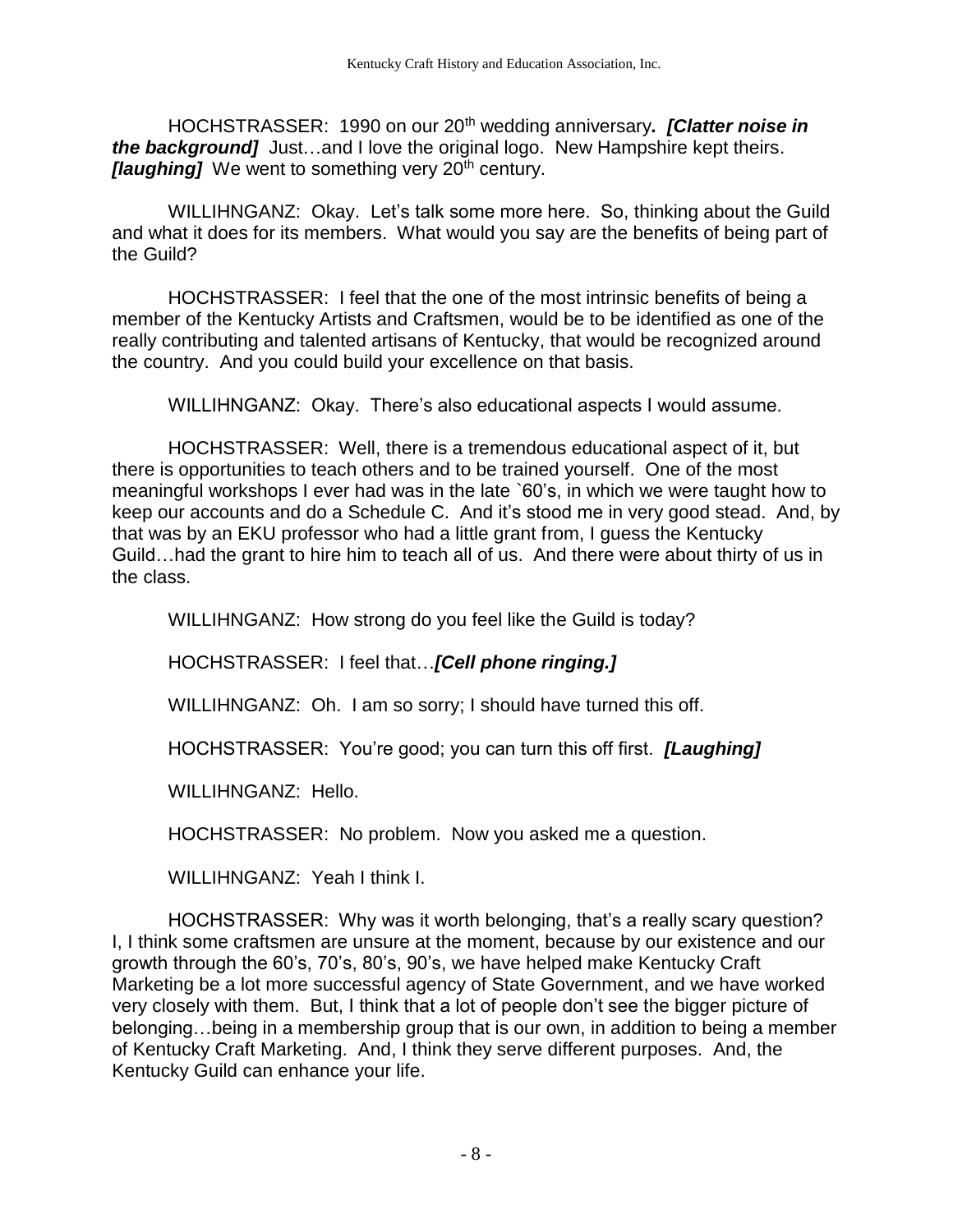WILLIHNGANZ: Okay. Well, that's a good perspective. Yeah. I guess part of my question has been, you know, what, what has developed in terms of differing organizations working for the same resources, basically, to get recognition or support from Berea College, or some from the State.

HOCHSTRASSER: So. Did I say that? Well, because that is exactly what I think. I think that we made them get stronger, and they are so effective today that some people in the state don't know why they need to put some dues into our group. When there are reasons and important goals that we could bring to life for them.

WILLIHNGANZ: What and.

HOCHSTRASSER: And what are they?

WILLIHNGANZ: Yeah, can you articulate those a little?

HOCHSTRASSER: Well. I think we need to continue the specialized kind of workshops that we have in working with children. And yes, we can still reach out for those grant monies. But we need to develop a presence in the corperate world, and have them see their value in us. And, we have not worked on that very strongly. We've also had some leadership problems that…that some financial problems. That seem to set us back now and then, and every non-profit group needs to have close touch with their staff, and know that things are going well.

WILLIHNGANZ: You know, as I look at the whole movement toward craft and craft fairs and things, it strikes me that, and tells me what you think. It's similar in some ways to what we are seeing…what is happening with farmers' markets. I mean, at one time, crafts were just an intricate part of people's lives. They were out on the prairie, and needed a basket, and they wove one together, and that's what they lived with. And now, we have craft fairs where we come and look at hand, because hand made is so rare to us. We are so used to manufactured goods from China, or wherever, and the same thing is happening to the farmers. We are so used to mass produced food, when we could actually go to a farmers market and buy something that we know the guy who grew it, and we know what he used. There is a pesticide and everything else, that there is a quality there, that we can't achieve through the mass marketing of things. And I sort of look at that and I think to myself, what, what really is our goal with this movement in terms of crafts. Are we looking to simply improve the quality of handcrafted goods, or are we looking to integrate the process of crafting in one way or another with society. Do we want to, for instance, have craft classes more prevalent in our schools? I don't know if most schools do much in terms of crafts.

HOCHSTRASSER: Well, to pick up on that last part. We have now recognized that there are about eight or nine modes of learning, and, for many students, alternative ways of learning. By learning through processes in craft have just been light years improved for some people, as opposed to thinking that you need to get it all out of a book or. So that is a good point. I think that the, the fairs around the nation have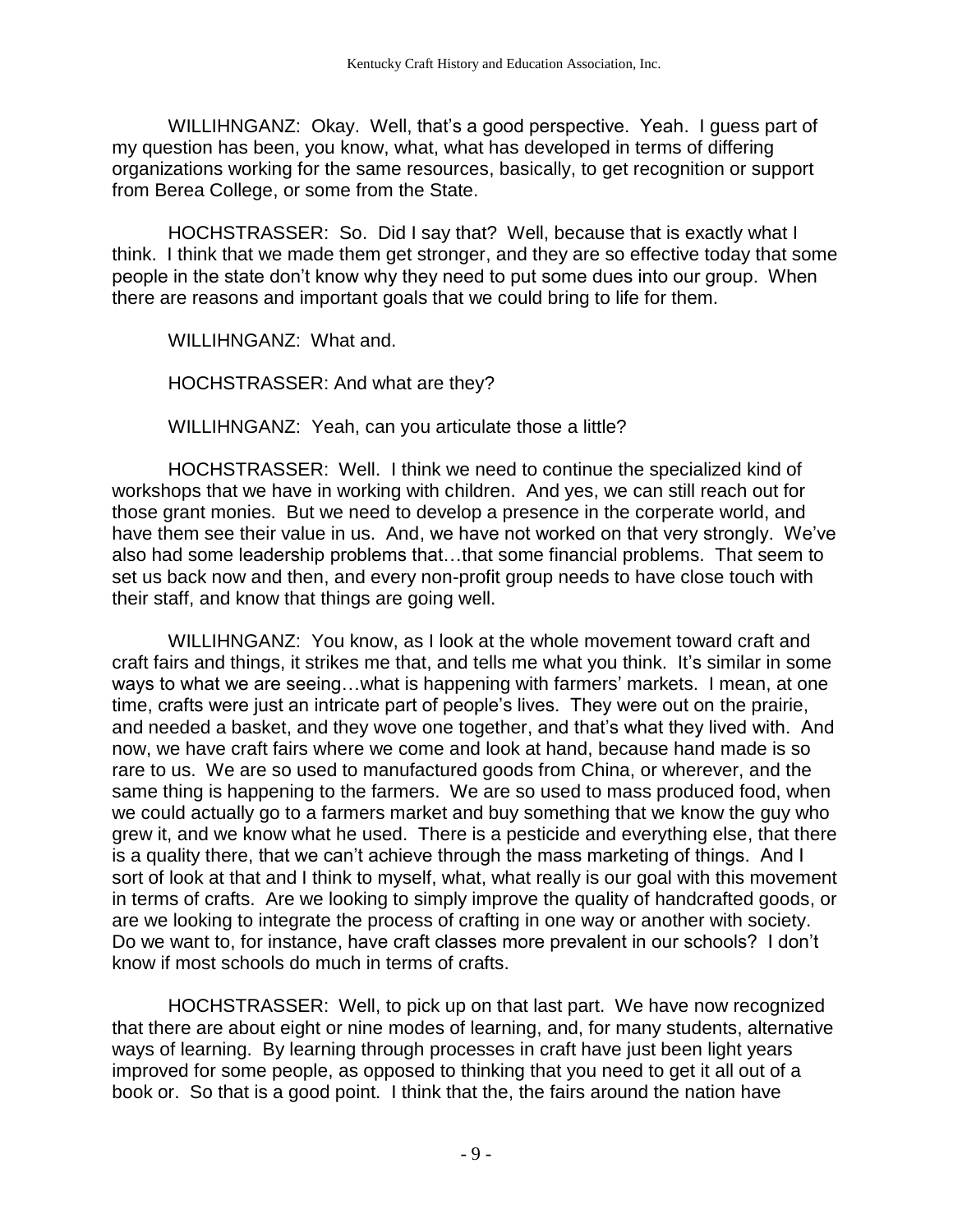developed very successfully, because people in this mass produced age are recognizing they need to know something more personal. And there is a tremendous delight in seeing something that is exquisitely made, and then talking to the artist, and saying, "How did you do it? What made you do it, and how long have you been doing it?" And, "Where can I try it too?" And, I think we have a complete direction to pursue that would make a lot of this possible.

WILLIHNGANZ: So tell me then, what role you think the production of arts and crafts plays for most people?

HOCHSTRASSER: Well, the bottom line is trying to make a living at an alternative lifestyle, and the ways to do that, and who can enhance it for you, and how can you get trained enough so that you're developing excellence in what you do. I think is the main concern for people.

WILLIHNGANZ: And is that where you see the Guild sort of going in the years ahead?

HOCHSTRASSER: I would like to see it go that way. I would like to see us get a strong enough director that…who has real vision for what the potential is, and draw in the groups that can help support it. And, lead us into another golden era, yeah. We really need to figure out how to make that come to pass.

WILLIHNGANZ: I understand you're concern. It's, if you've been with an organization over a period of years, you really get a chance to see the warp and the weft of it, because any of them have high points and low points, and the variation and it's. I have been a member for seventeen years of the Toast Masters Club in Louisville. And gave speeches and gotten involved with the organization of the club, and became an officer. And, at this point, I've been the president twice, and I've been the vice president of education I think, four times, and I've been the sergeant of arms a couple of times, and I've done all these different things, and done all sorts of different projects for it. And I've just been aware that, you know, sometimes the leadership is such that we have this sort of fading period, when things just sort of slow down and byway, and our typical meeting…we've had somewhere between fifteen and twenty people. That's a good meeting. This mornings meeting we had twenty-one people show up, which is for August…is fantastic.

## HOCHSTRASSER: Amazing.

WILLIHNGANZ: Because so many people are on vacation. To have twenty-one people, that shows how strong we are. And the amazing part about this, to me at least, that two years ago, actually three years ago, we were at a place where we were having eleven and twelve people show up each week. And it is much harder to hold a meeting with eleven or twelve people. And, we had a president who was sort of off again and on again. Some weeks he would show up and some weeks he didn't. When he was there, he was kind of low energy. He didn't give us much direction. We just sort of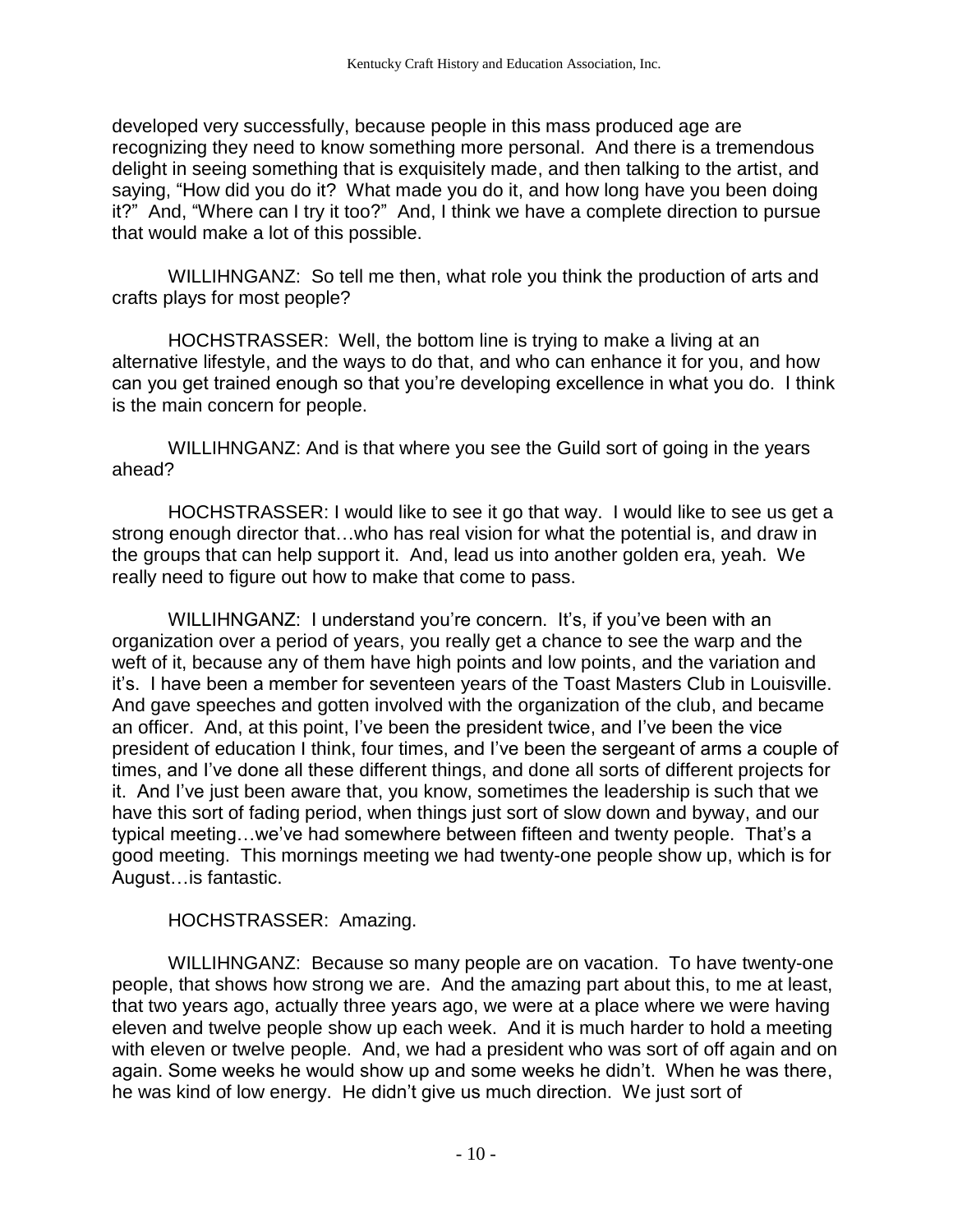meandered on. And, I finally took it upon myself to re-invigorate the organization. And, I was more successful than I had hoped for, or actually, I was surprised at how well the organization responded. But even now, what I find is, even though I have, you know, sitting at lunch listening to you folks talk, we have a whole new slate of officers, people who haven't been involved in this organization for more than a year or so, and they are very enthusiastic, but they don't know our history. They don't know how these clubs typically work.

HOCHSTRASSER: They are reinventing the wheel.

WILLIHNGANZ: Well, sometimes they are. And so, what I have found to my surprise and delight, actually, is that they love to hear an old guy's opinion of what they ought to do.

HOCHSTRASSER: Oh, interesting.

WILLIHNGANZ: And, I have very little shyness about me. *[laughing]*

HOCHSTRASSER: Okay.

WILLIHNGANZ: And, telling people what I think they ought to be doing is real clear for me. And, they may do it and they may not. But I can, I can tell you if you want, some ideas on how to do this. This is what I think has worked in the past and will work again, and this is what you ought to avoid. And, to some extent, it feels like, you know, Susan and Mary and all of you, really, who have been with the organization over a lot of years, have some very clear ideas on what could go on. And, even though you're not in the halls of power now, you really are.

HOCHSTRASSER: Right.

WILLIHNGANZ: Your seniority puts you there. You have the right and the ability to interject your thoughts into that process. And, I guess that is what I would encourage you to do.

HOCHSTRASSER: Well, one of the things that I have noticed is a friend of mine, Dobree Adams; a weaver, called my attention to the fact that I started the Fiber Guild of Lexington, which you know, is now thirty years old. And I thought, well yes, we, we did that in order to give visibility to ourselves, to grow in excellence. And, at this point, it is a very small group, because there is a group that wants to be just women in fiber. And another group that wants to be some other activist, but we are hanging on to our fiber 501c3, because we think we are regional, and we are important, and that we do bring lectures on different subjects to people. And now and then, teachers and other visitors come, and are inspired by even this very small group. And, I think that maybe the Kentucky Guild is going through one of those eras, where it has to rethink, on what's most important now, that everything else has gotten so much more effective both technologically and grant wise, at the state level, and services through the Department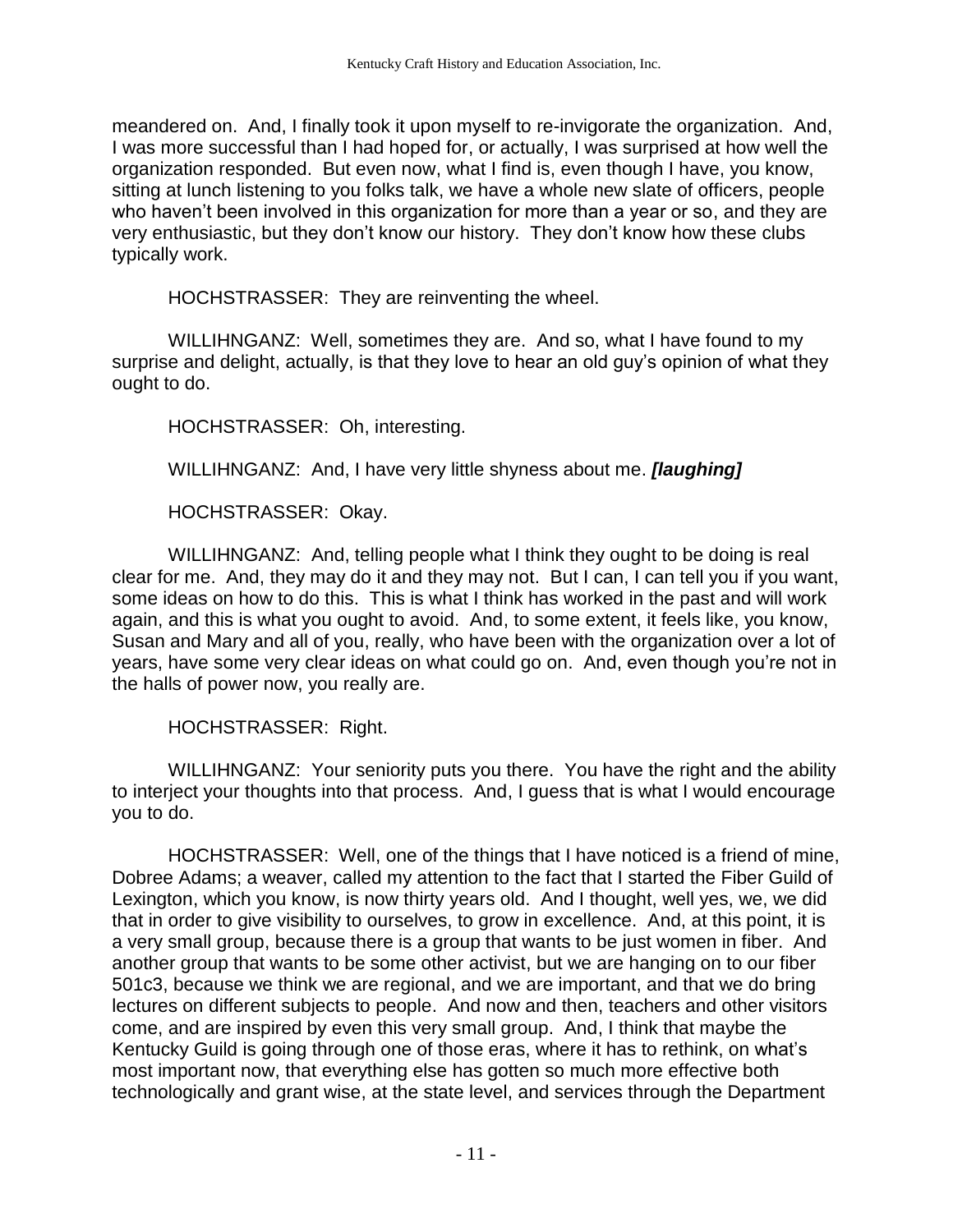of Economic Development, and find a niche that they feel is good for them to, to carry on. I don't think I said that quite well, but.

WILLIHNGANZ: Do you think that the arts and crafts area should be funded strongly by the government, or does that influence negatively on the production in those areas?

HOCHSTRASSER: I think the government seriously needs to have a budget to fund arts groups. All countries do that. There's an amazing amount of very good art we want to send abroad. There is never the kind of money in the hand process of paintings, sculpture, weaving that there is in technology kind of jobs, and it's important to our whole culture to develop and have that flourish.

WILLIHNGANZ: How do you feel about the rise of juried art fairs? Does that encourage people to become artists or does it discourage them?

HOCHSTRASSER: There was a wonderful workshop several years ago, that the Kentucky Arts Council sponsored, on analyzing arts fairs. They're important at the local level. Then they are important at the local juried level. They are important at the local regional level. They are important at the national level. And, depending on what you're priorities are, and what is satisfying to you. Go for the one that reaches the highest on your list. Because they have very different functions.

WILLIHNGANZ: I sort of agree with you, but you have to understand I come from Louisville, where we have every year the St. James Art Fair.

HOCHSTRASSER: I know.

WILLIHNGANZ: And there are very few Kentuckians that, seems to me, that get into the St. James Art Fair. There are a lot of people from out of state. It amazes me how many artists from quite a ways away get into that.

HOCHSTRASSER: Well, this really points out the fact that it is terribly important that, when we are cutting budgets, that we don't cut the visual arts out of the school curriculum. It's, it's important for Kentucky artists to see what is being done around the country. But then, you have to have educational classes that make it possible for you to get on that track and get good in that field. And, I would say that I've spent a lot of my life helping in the classroom situation, and lots of workshops having people learn more about fiber media, and get better at it.

WILLIHNGANZ: I've been just wondering if, if the art fair, higher end art fair…quality things actually encourage people or discourage people. I'm getting involved. I mean, I go in and look at these wood workers. I've done wood work and done furniture. I mean, I've done a variety of things, and I look at what these guys produce and it's just sort of awesome to me. I can't seriously…you know, my wife talks about, "Gee. This would be fun to do when we retire". There's not a way we could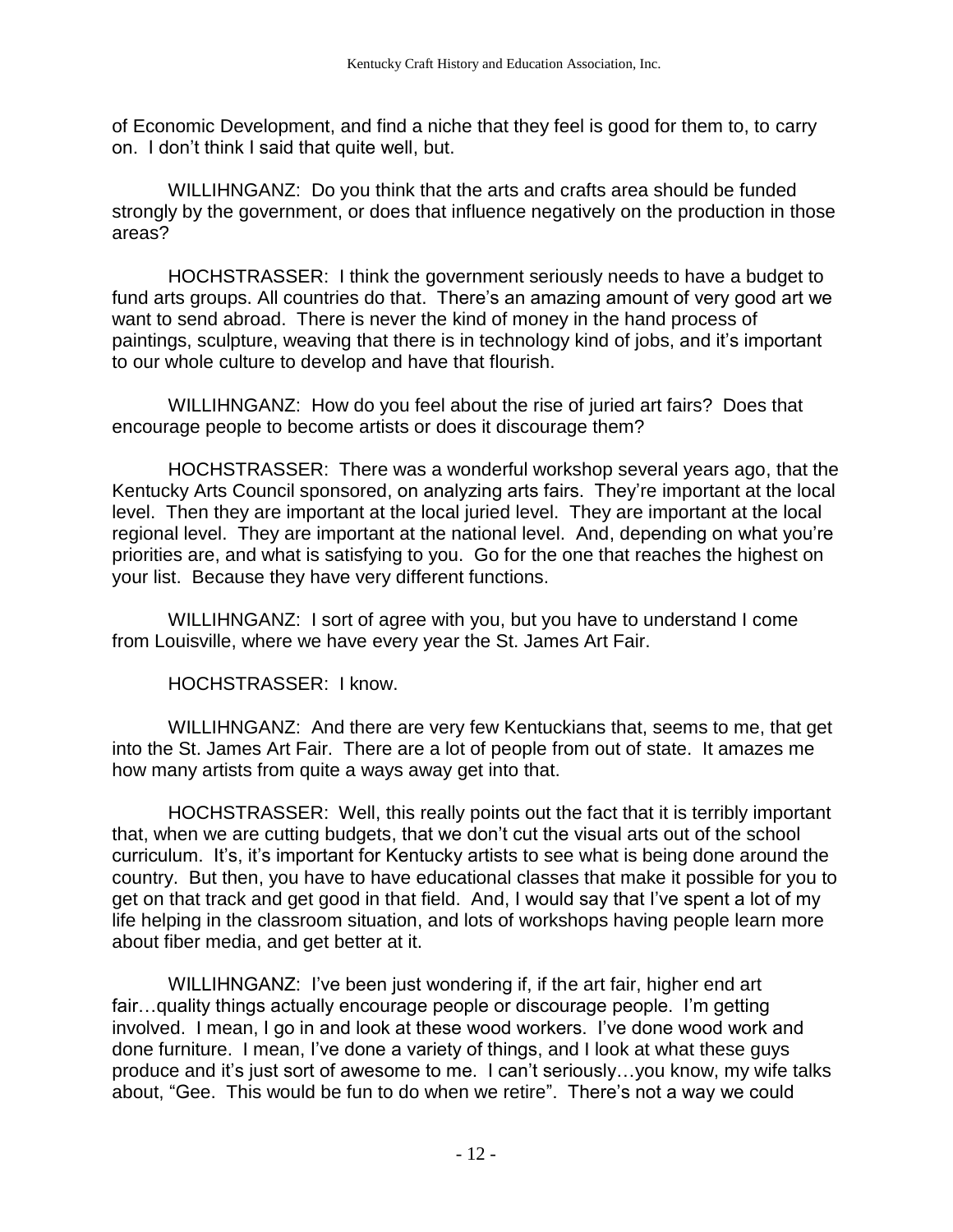possibly do this. *[laughing]* I just don't think I could begin to compete on a level of what I see these people producing typically.

HOCHSTRASSER: Well that's interesting. I think our whole society is so built on competition, that we forget to look at the personal satisfaction of doing something. And, I think that, perhaps, that's what I meant when I said I won this award nationally, when I was very young, and said, "Oh I don't think I have to compete". I frequently laughed through the years, and said, "I don't do deadlines". I do my art for my own satisfaction. If it fits in with something and there is a show, I might have something ready but I'm different than a great many people.

WILLIHNGANZ: Well, one of the things that Les and I talked a little bit about is, he was telling me a story about what, I believe it was a Ugandan community, and he may have told you about this. You may know about this, but apparently they made shoes. Sandals that were exquisitely designed, and they had golden threads, and they did very fancy designs on these, and they were beautifully made. And, sure enough, some manufacturer realized that they were great, and said, "We'd like for you to make shoes for us". And, they said, "How many do you need?" And he said, "About 100,000 pair". And this was a small village. *[Laughing]* And you wonder, you know, to what extent you can produce without becoming a manufacturer.

HOCHSTRASSER: Losing it.

WILLIHNGANZ: Losing it, losing the authenticity.

HOCHSTRASSER: Right.

WILLIHNGANZ: The originality and all of that.

HOCHSTRASSER: And now, we are in an era where people come to fairs and steal the ideas, and take it back to other, other places, and create hundreds of thousands of them.

WILLIHNGANZ: Yeah that's true.

HOCHSTRASSER: It's, it's a challenge, but I think you have to be doing it for your own personal satisfaction and, and I do realize that a lot of artists are very anxious about the person who does come to a fair, to take that idea back to some other country and…

WILLIHNGANZ: Yes. I've seen signs that say, "Don't Take Pictures".

HOCHSTRASSER: Right. That is true.

WILLIHNGANZ: And all of that, because they are obviously concerned about that very thing. I guess I've already asked a bunch of these questions.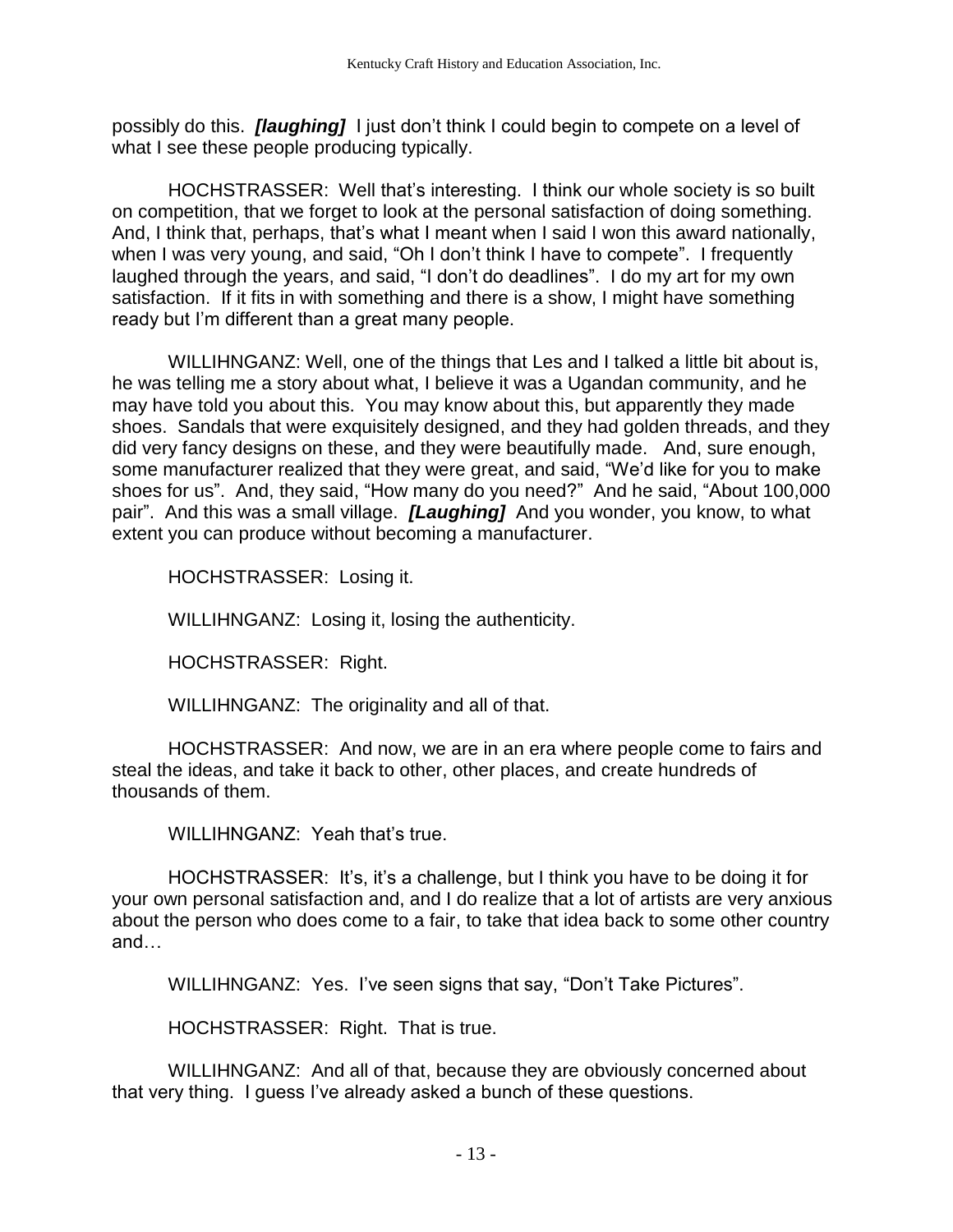HOCHSTRASSER: I wanted to share with you…

WILLIHNGANZ: Yes, please do.

HOCHSTRASSER: …a little of our history in terms of…here is a very old membership list from 1983. Its fun to look back to see whose been a member that long. We had a logo that, that we carried for many years. And, one of our artists, Patty Banks, did the cover.

WILLIHNGANZ: Oh that's beautiful.

HOCHSTRASSER: We had beautiful posters from the fairs over many years, and made that sort of an honorary or award thing for people to do. But we, in the late `90's, developed a new logo, which talks about the hand and the  $20<sup>th</sup>$  century. And the, the circles of reaching out, but I have a strong inclination to think that this would last forever. And this, you might not know it, was all about…but that is just a personal comment. I thought it was fun. I'm someone who saves the articles. This was from the Year of American Craft from 1993, which was very strong nationally. Telling what Kentucky had to offer in the craft area. It says "Kentucky Shines Bright as Nations Spotlight Crafts". And we had a very interesting program then. These…this is a press release we did for something, and we had a newsletter that went out to people. We don't have one at the moment, but that's something that is terribly important for every group in the arts, to hold themselves together and build from.

WILLIHNGANZ: Okay. Now, are you still active. I mean do you go to the regular meetings of the Guild and still?

HOCHSTRASSER: Yes, and well I'm, I'm away in the summer nowadays, but I am coming back in time for the annual meeting of the Kentucky Guild, which I believe is the 12<sup>th</sup> of October. And, I am a member of the National Hand Weavers Group, Hand Weavers…GHA, as we call it. I'm a member of the Tapestry Alliance, and the Textile Society of America, and I'm very involved in helping others discover how incredible tapestry is today, and how it was done by the artist, with the artists it reaches, and the artists hands, and not by some designer from somewhere else.

WILLIHNGANZ: Will you be selling some of your wares at the fair?

HOCHSTRASSER: No. I did the fair in 1969, and decided that I wasn't someone who will be making dozens of something, and that I was really more interested in the educational aspects of the crafts.

WILLIHNGANZ: Wow. So that is what you've decided is your role?

HOCHSTRASSER: So I have played a busy life in that.